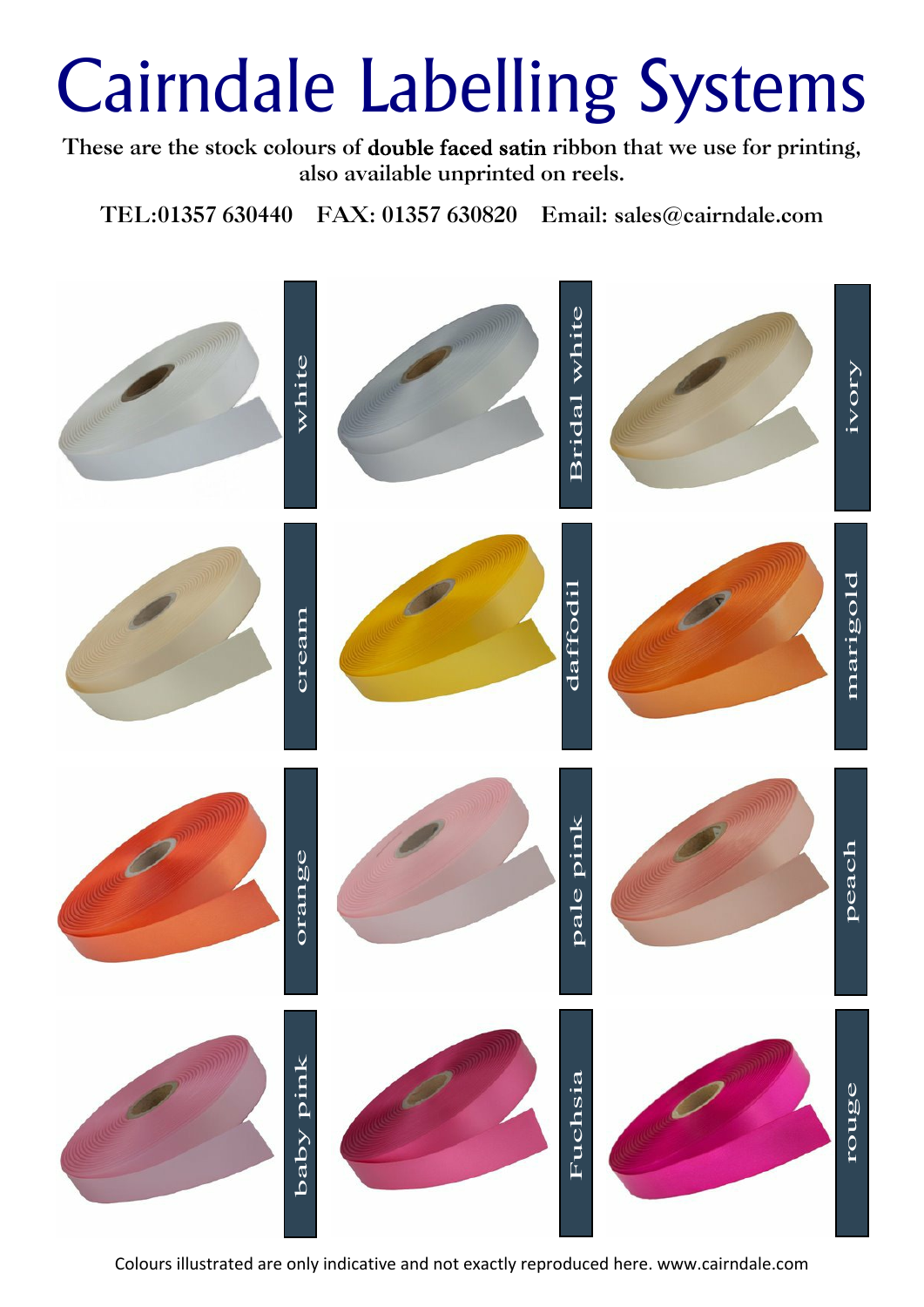These are the stock colours of **double faced satin** ribbon that we use for printing, **also available unprinted on reels.**

**TEL:01357 630440 FAX: 01357 630820 Email: sales@cairndale.com**

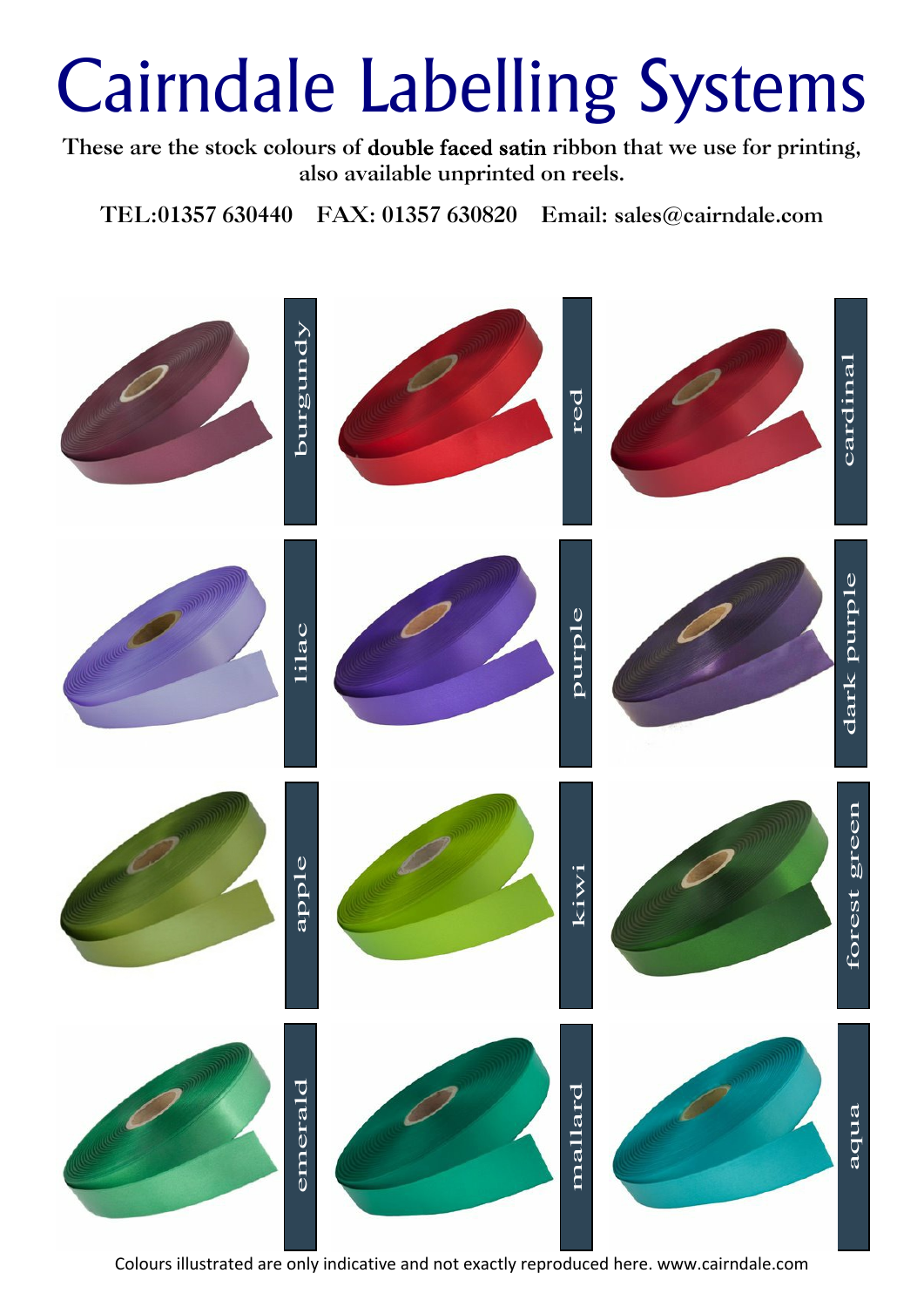These are the stock colours of **double faced satin** ribbon that we use for printing, **also available unprinted on reels.**

**TEL:01357 630440 FAX: 01357 630820 Email: sales@cairndale.com**